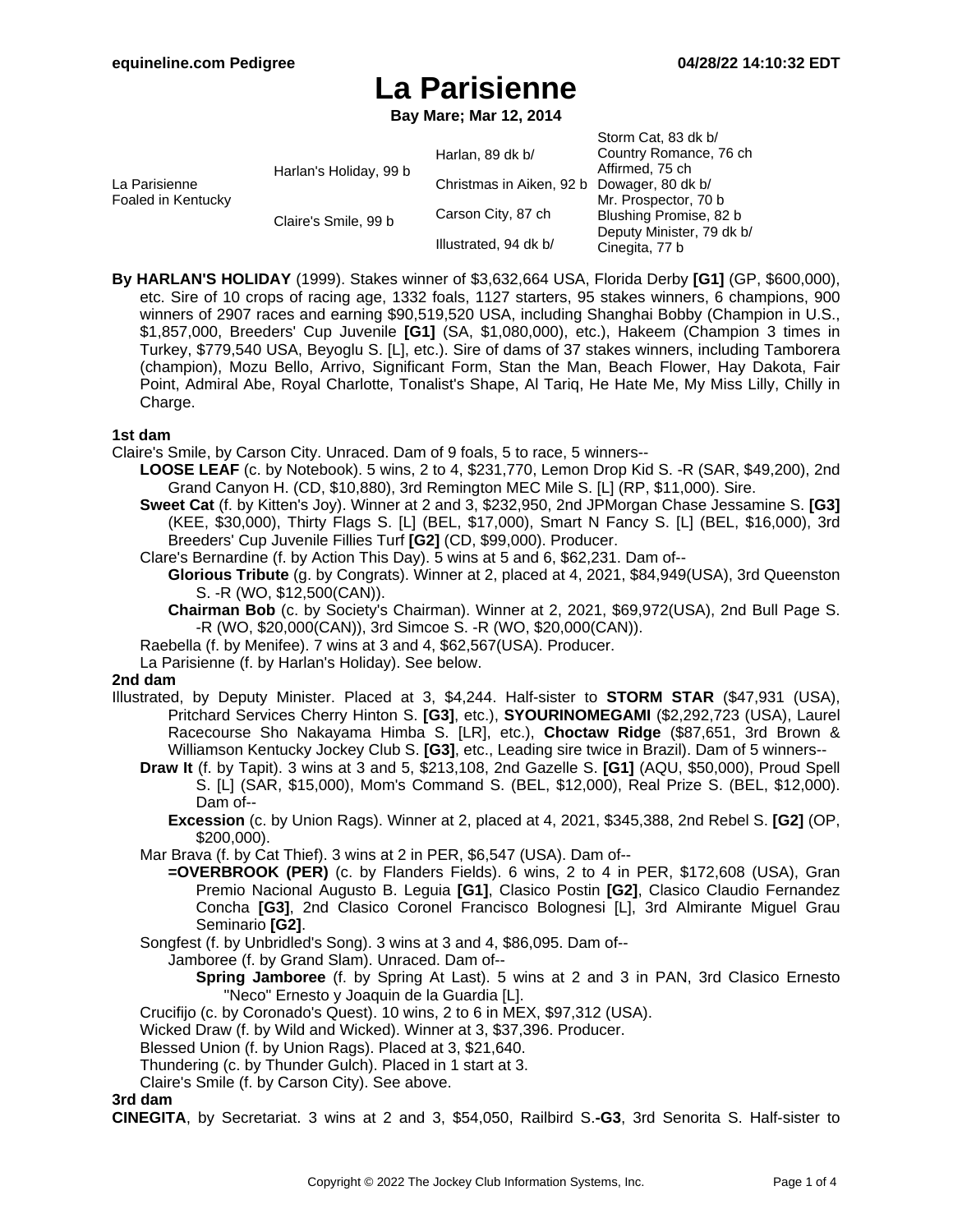## **La Parisienne**

**Bay Mare; Mar 12, 2014**

**ANTHURIUM** (\$49,252 (USA), Prix de Seine-et-Marne, sire). Dam of 6 winners--

- **SYOURINOMEGAMI** (f. by Mr. Prospector). 7 wins, 3 to 6 in JPN, \$2,292,723 (USA), Laurel Racecourse Sho Nakayama Himba S. [LR], Kyoto Himba Tokubetsu [LR], 2nd Mile Championship [LR], Laurel Racecourse Sho Nakayama Himba S. [LR], 3rd Sankeisports Hai Hanshin Himba Tokubetsu [LR]. Producer.
- **STORM STAR** (f. by Storm Bird). 2 wins in 4 starts at 2 in ENG, \$47,931 (USA), Pritchard Services Cherry Hinton S. **[G3]**, 2nd Scottish Equitable Gimcrack S. **[G2]**. Dam of--
	- **CAPTAIN STARBUCK** (g. by Cure the Blues). 6 wins, 2 to 4, \$162,254, Hawthorne Juvenile S. [L] (HAW, \$63,150), Royal Glint S. [L] (HAW, \$31,695).
	- **DODGE** (c. by Mr. Prospector). 3 wins at 3, \$93,768, Best Turn S. **[G3]**, 3rd Riva Ridge S. **[G3]**. Sire.

Mission Pass (f. by Mr. Prospector). 4 wins at 3, \$99,768. Dam of--

**COAST LINE** (g. by Boston Harbor). 5 wins at 3 and 4, \$191,957(USA), John B. Campbell Breeders' Cup H. [L] (LRL, \$75,000), 3rd Wheat City S. (ASD, \$4,500(CAN)).

- Comanche Pass (f. by Capote). Unraced. Dam of--
	- **Princesa Real** (f. by Royal Merlot). 3 wins at 2 and 3, \$25,862, 3rd Clasico Eugenio Maria de Hostos [LR].

Mission Hill (f. by Deputy Minister). Unraced. Dam of--

**Malone** (g. by Affirmed). 4 wins at 3 and 4, \$89,095, 2nd Tempe H. (TUP, \$7,000).

- Shelterfromastorm (f. by Chester House). Winner in 2 starts at 2, \$27,940(USA). Dam of--
	- **=Flanders Girl (PER)** (f. by Dominguin (PER)). 11 wins at 4 and 5, 2021 in PER, 2nd Clasico Gustavo Luna Vertiz [L].
- Storm Dust (f. by Easy Goer). Unraced. Dam of--

Yamato Damashii (f. by Tiznow). Placed at 3, \$3,350. Dam of--

- **Spirit of Shanghai** (f. by Shanghai Bobby). Winner at 2, \$36,625, 3rd Landaluce S. [L] (SA, \$12,000).
- Unbridled Secret (f. by Unbridled's Song). Unraced. Dam of--
	- **MY WANDY'S GIRL** (f. by Flower Alley). 15 wins in 25 starts, 2 to 5, \$638,710, Champion imported 3-year-old filly in Puerto Rico, Barbara Fritchie H. **[G2]** (LRL, \$180,000), Pentelis S. [L] (AQU, \$45,000), Clasico Accion de Gracias [L], Clasico Roberto Clemente [L], Clasico Dia de los Padres S. [L], etc.
- Plateau (f. by Seeking the Gold). Unraced. Dam of--
	- Winter Harbor (f. by Boston Harbor). Winner at 2 and 4, \$34,715. Dam of--
		- **=BAY HARBOR (CHI)** (f. by Scat Daddy). 5 wins at 2 and 3 in CHI, \$67,744 (USA), Geoffrey Bushell [L], 2nd Jorge Baraona P. [L], 3rd Premio Criadores Dorama **[G2]**, Carlos Valdes I. **[G3]**.
		- **=LUCKY WINTER (CHI)** (c. by Lookin At Lucky). 7 wins, 2 to 4 in CHI, \$48,293 (USA), Luis Larrain P. [L].
		- **=Winter Again (CHI)** (c. by Saddad). 15 wins, 2 to 9 in CHI, \$96,520 (USA), 3rd Gran Handicap de Chile **[G3]**.
		- **Winy (CHI)** (f. by Lookin At Lucky). Winner at 3 in CHI, 2nd Alberto Solari M. [L], Victor Raby y Carlos Raby W [L], 3rd Lisimaco Jaraquemada [L].

**Choctaw Ridge** (c. by Mr. Prospector). 2 wins at 2, \$87,651, 3rd Brown & Williamson Kentucky Jockey Club S. **[G3]**, Flamingo S. [L] (HIA, \$30,000). Leading sire twice in Brazil.

Starlet Storm (f. by Storm Bird). 2 wins in 2 starts at 3, \$35,200. Dam of--

- **FLANDERS** (f. by Seeking the Gold). 4 wins in 5 starts at 2, \$805,000, Champion 2-year-old filly in U.S., Breeders' Cup Juvenile Fillies **[G1]**, Frizette S. **[G1]**, Spinaway S. **[G1]**. Dam of--
	- **SURFSIDE** (f. by Seattle Slew). 8 wins in 15 starts at 2 and 3, \$1,852,987, Champion 3-year-old filly in U.S., Frizette S. **[G1]**, Hollywood Starlet S. **[G1]**, Santa Anita Oaks **[G1]**, Las Virgenes S. **[G1]**, Clark H. **[G2]**, etc. Dam of--
		- **IRISH SURF** (c. by Giant's Causeway). 3 wins at 3 and 4, \$278,945, Cougar II H. **[G3]**-ntr, 1 1/2 miles in 2:29.01 (DMR, \$60,000), 2nd Las Vegas Marathon S. **[G2]** (SA, \$40,000). Sire.
		- **Shark** (c. by Danzig). 3 wins, 3 to 6, \$183,076, 2nd Kentucky Cup Turf Dash S. [L] (KD, \$19,400), Delta Express S. (DED, \$10,000).
	- **BATTLE PLAN** (c. by Empire Maker). 4 wins in 6 starts at 4 and 5, \$373,143, New Orleans H. **[G2]** (FG, \$180,000), 2nd Stephen Foster H. **[G1]** (CD, \$126,279). Sire.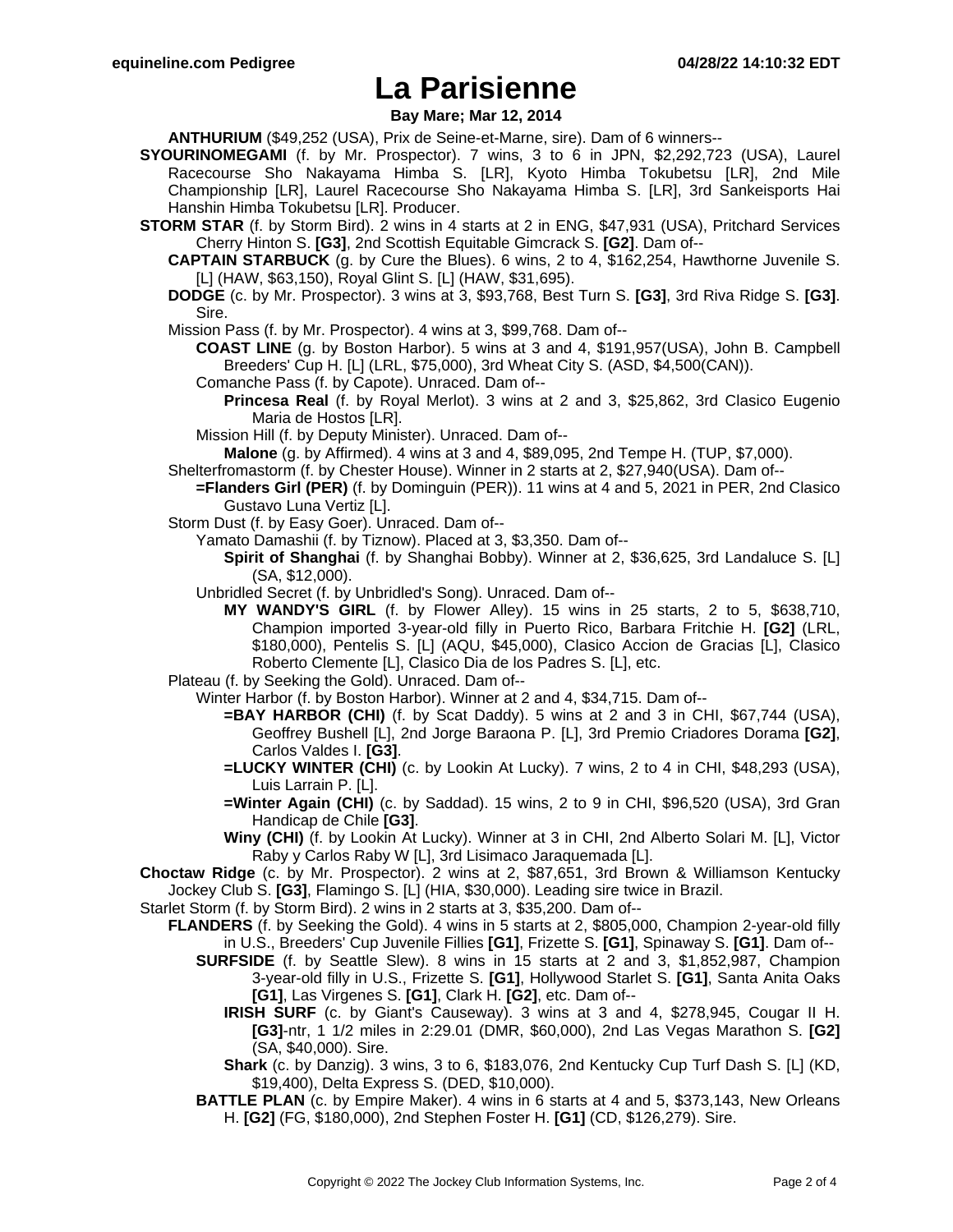### **La Parisienne**

**Bay Mare; Mar 12, 2014**

**Flanders Fields** (c. by A.P. Indy). 3 wins, 2 to 4, \$135,631, 2nd Woodchopper H. (FG, \$15,000). Sire.

Sanibel Island (f. by Capote). Unplaced in 2 starts. Dam of--

**HOLY REINA** (f. by Macho Uno). 2 wins in 2 starts at 2, \$37,874(USA), Princess Margaret S. (NP, \$30,000(CAN)).

**Island Warrior** (c. by Cherokee Run). 10 wins, 3 to 7, \$378,950, 2nd Kentucky Cup Sprint S. **[G3]** (TP, \$20,000), 3rd Changing Times S. (PEN, \$6,600). Sire.

Biscayne Bay (f. by A.P. Indy). Unplaced in 1 start. Dam of--

- **OPEN WATER** (f. by Include). 3 wins at 3 and 4, \$310,366, Marjorie L. Everett H. **[G2]** (BHP, \$90,000), 2nd Bayakoa H. **[G2]** (BHP, \$40,000), San Clemente H. **[G2]** (DMR, \$30,000), 3rd Del Mar Oaks **[G1]** (DMR, \$36,000), Las Virgenes S. **[G1]** (SA, \$30,000).
- Figarie (f. by Bernardini). Unplaced in 1 start in FR . Dam of--

**Burger and Fries (FR)** (g. by =Sageburg (IRE)). Winner at 2 and 3 in FR , placed at 4 and 5 in NA , \$68,415 (USA), 3rd Prix Francois Mathet [L].

**Late Edition** (c. by Cryptoclearance). 3 wins, 2 to 6, \$102,029, 2nd San Vicente S. **[G2]**, 3rd Gotham S. **[G3]**. Sire.

**Cobb's Creek** (c. by Halo). 2 wins at 2, \$49,377, 3rd Tyro S. [L] (MTH, \$5,500), Gilded Time S. (MTH, \$3,972). Sire.

Imaginary Gold (f. by Mr. Prospector). 2 wins at 4, \$99,450. Dam of--

**TIZ IMAGINARY** (f. by Tizway). 4 wins at 2 and 3, \$281,877(USA), Duchess S. [L] (WO, \$90,000(CAN)), Fanfreluche S. -R (WO, \$90,000(CAN)), Fury S. -R (WO, \$90,000(CAN)), 2nd Jammed Lovely S. -R (WO, \$30,000(CAN)), 3rd Star Shoot S. [L] (WO, \$16,500(CAN)). Producer.

Engaging (f. by Private Account). Unraced. Dam of--

**FIERY PURSUIT** (f. by Carson City). 5 wins at 3 and 4, \$336,322, Louisville Breeders' Cup S. **[G2]** (CD, \$202,069), 3rd Bayakoa S. [L] (OP, \$10,000). Dam of--

**Lawn Party** (f. by Medaglia d'Oro). Winner at 3, \$53,752, 3rd Brookmeade S. -R (LRL, \$6,402).

**STAGE TRICK** (f. by Distorted Humor). 5 wins at 3 and 4, \$198,817, Rosenna S. (DEL, \$30,000), 3rd Obeah S. **[G3]** (DEL, \$16,500). Producer.

**Space Cruise** (f. by Cape Canaveral). 7 wins at 3 and 4, \$184,605, 2nd Tellike S. [L] (EVD, \$15,000), Matron H. [L] (EVD, \$15,000), 3rd Treasure Chest S. [L] (DED, \$10,000), Fortin H. (FG, \$7,500), Suthern Accent S. (LAD, \$5,000). Producer.

- Circle of Gold (f. by Seeking the Gold). Unraced. Dam of--
	- **Chatham** (f. by Maria's Mon). 3 wins at 2 and 3, \$156,431, 2nd Esplanade S. [L] (FG, \$20,000), 3rd Instant Racing Breeders' Cup S. [L] (OP, \$10,000). Dam of--
		- **AIR FORCE BLUE** (c. by War Front). 4 wins at 2 in ENG and IRE, \$844,919 (USA), Hwt. colt at 2 on European Free Hand., Hwt. colt at 2 on Irish Free Hand., Dubai Dewhurst S. **[G1]**, Goffs Vincent O'Brien National S. **[G1]**, Keeneland Phoenix S. **[G1]**, 2nd Coventry S. **[G2]**. Sire.

Empress of Gold (f. by Empire Maker). 3 wins at 3, \$153,013. Dam of--

**SHEA D SUMMER** (f. by Summer Front). 4 wins in 8 starts at 2 and 3, 2021, \$170,071, Game Face S. (GP, \$45,570), Azalea S. (GP, \$46,035), Juvenile Fillies Sprint S. -R (GPW, \$36,828).

Starlight Tiara (f. by More Than Ready). Placed at 3, \$9,750. Dam of--

- **SURFSIDE TIARA** (f. by Scat Daddy). 2 wins at 2, \$109,125, Anoakia S. (SA, \$44,100). European Union (f. by Successful Appeal). Unraced. Dam of--
	- **TROPHY CHASER** (c. by Twirling Candy). 4 wins, 2 to 4, placed at 5, 2021, \$254,550, Challenger S. **[G3]** (TAM, \$60,000), 2nd Mucho Macho Man S. [L] (GP, \$19,800), Street Sense S. (CD, \$19,200), 3rd Gallant Bob S. **[G2]** (PRX, \$29,000).

Lost Gold (f. by Dynaformer). Unraced. Dam of--

**MISS DOUBLE D'ORO** (f. by Medaglia d'Oro). 3 wins at 3 and 4, \$219,242, Arboretum II S. (SA, \$47,700), Wine Country S. (SR, \$32,950), 2nd Senator Ken Maddy S. **[G3]** (SA, \$20,000), Mizdirection S. (SA, \$15,800), 3rd Giant's Causeway S. [L] (KEE, \$10,000), etc.

Foreign Star (f. by L'Emigrant). 2 wins at 3, \$40,175.